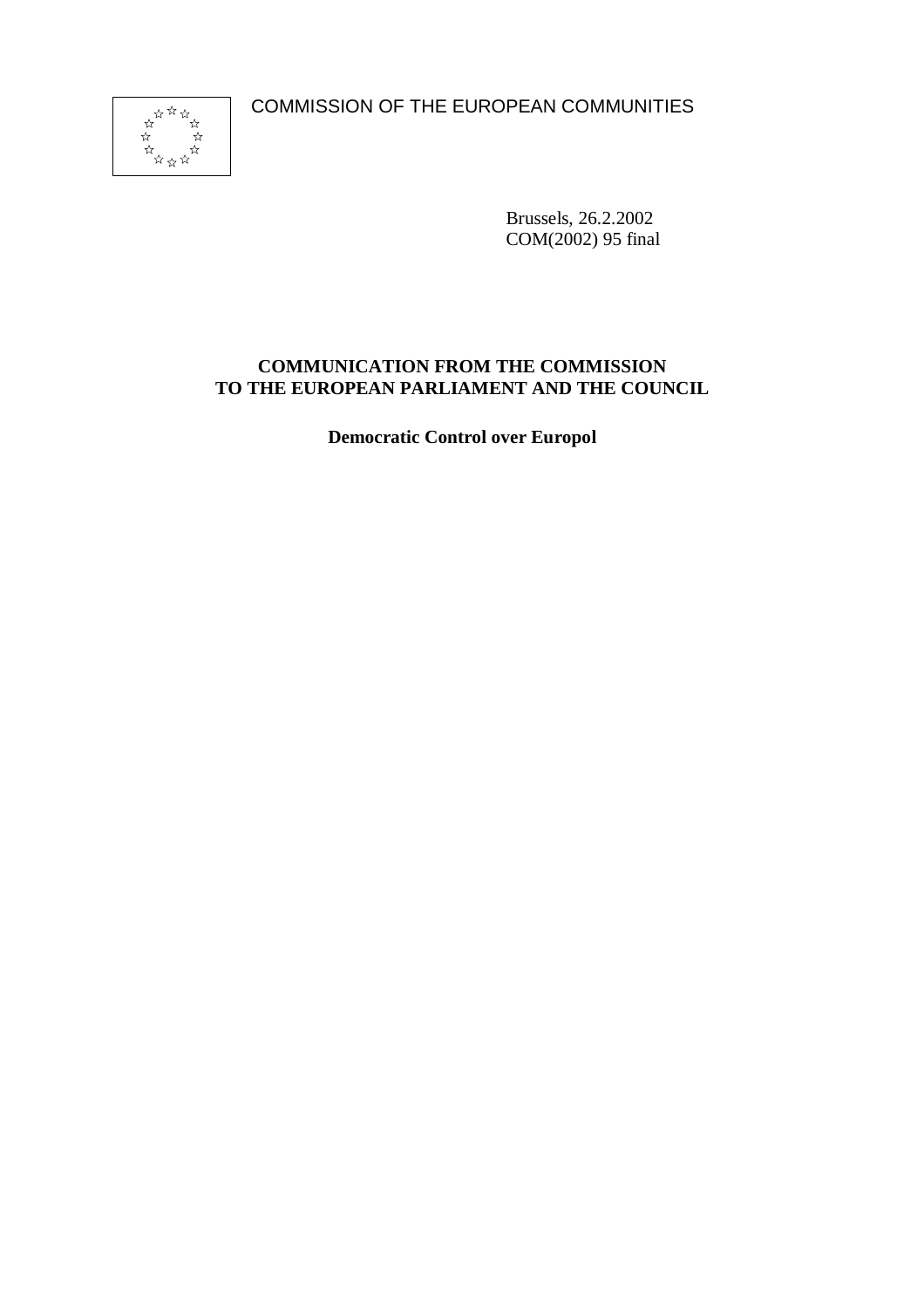# **TABLE OF CONTENTS**

| 1.               |  |
|------------------|--|
| $\overline{2}$ . |  |
| 3.               |  |
| 3.1.             |  |
| 3.2.             |  |
|                  |  |
|                  |  |
|                  |  |
| 4.               |  |
| 5.               |  |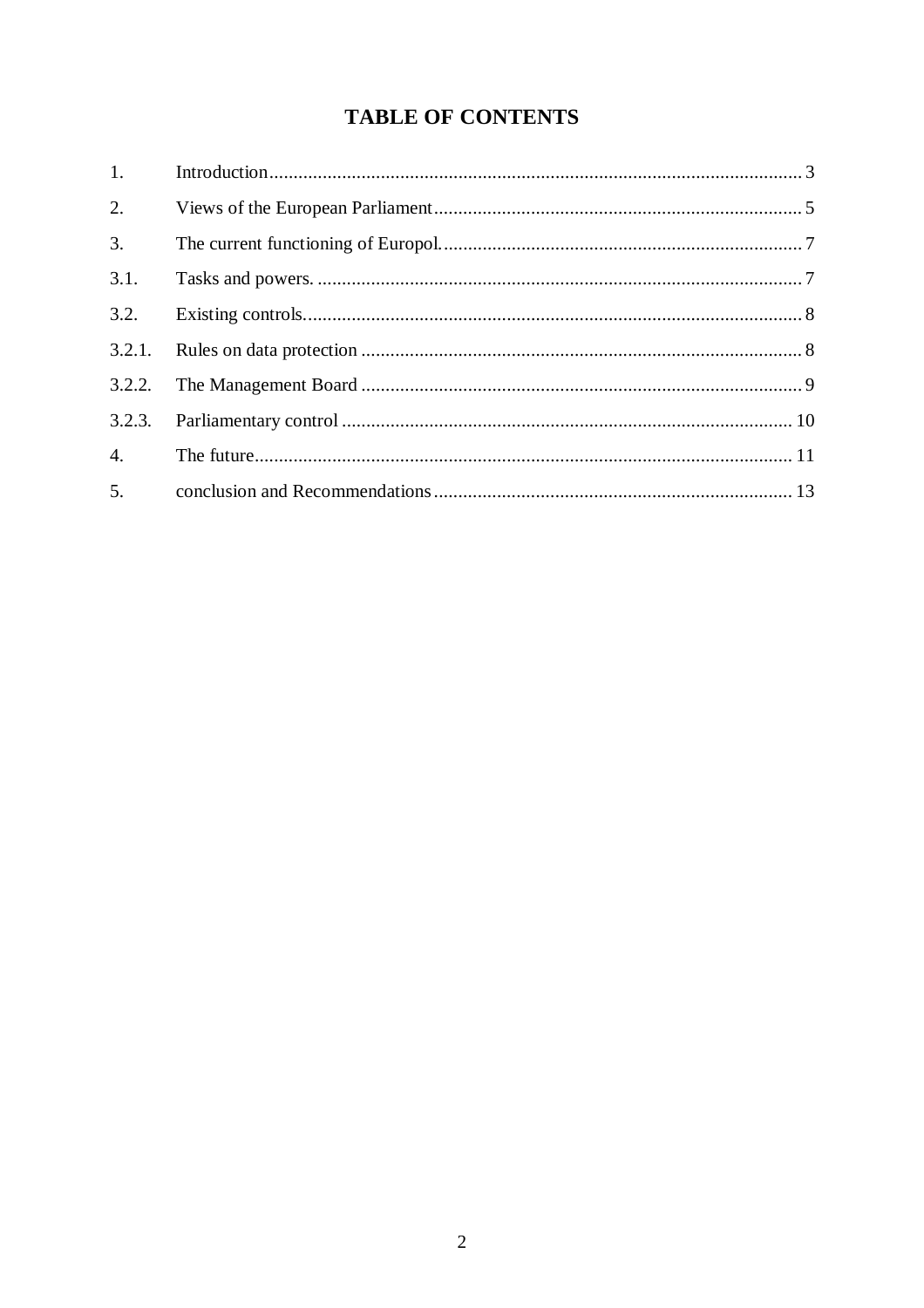### **COMMUNICATION FROM THE COMMISSION TO THE EUROPEAN PARLIAMENT AND THE COUNCIL**

#### **Democratic Control over Europol**

#### **1. INTRODUCTION**

1.1 Article 29 of the Amsterdam Treaty (TEU) establishes as a new objective for the Union "...to provide citizens with a high level of safety within an area of freedom, security and justice by developing common action among the Member States in the fields of police and judicial co-operation in criminal matters..." It stipulates that this objective shall be achieved by preventing and combating crime, organised or otherwise. One of the means mentioned to combat crime is closer co-operation between police forces, customs authorities and other competent authorities in the Member States, both directly and through the European Police Office (Europol<sup>).1</sup>

Article 30 contains the general statement that the Council promotes co-operation through Europol. In addition it mentions a number of activities which the Council should realise within a period of five years after the date of entry into force of the Treaty<sup>2</sup> The conclusions of the special European Council on Justice and Home Affairs of Tampere of October 1999 contain proposals to develop Europol further<sup>3.</sup>

1.2 Europol4 became fully operational only in July 1999, after having begun certain activities as the Europol Drugs Unit in 1993. The role and mandate of Europol in the European Union's approach to the fight against serious international crime is a subject of ongoing debate, including at the level of successive intergovernmental conferences. It has been brought into particularly sharp focus by the events of 11 September in New York and Washington and by the Union's response to them. As recently as 6 December 2001, the Council decided, on the basis of a proposal tabled in the second half of 2000 by Sweden and Belgium, to extend Europol's mandate to all forms of crime mentioned in the Annex to the Convention establishing Europol. The question of how best to implement the provisions of the Amsterdam Treaty and the Tampere European Council conclusions to extend further Europol's role into something more operative is under active discussion. Recently more fundamental ideas on Europol's future were raised, such as the possibility to give it real investigative powers.

<sup>&</sup>lt;sup>1</sup> Art. 29 Treaty of the European Union (TEU)

<sup>2</sup> Art. 30 (2) TEU

<sup>3</sup> Presidency Conclusions of the Tampere European Council on 15-16 October 1999 (Tampere Conclusions) No. 43 and 45

<sup>4</sup> Europol Convention; OJ 1995/ C 316/ 01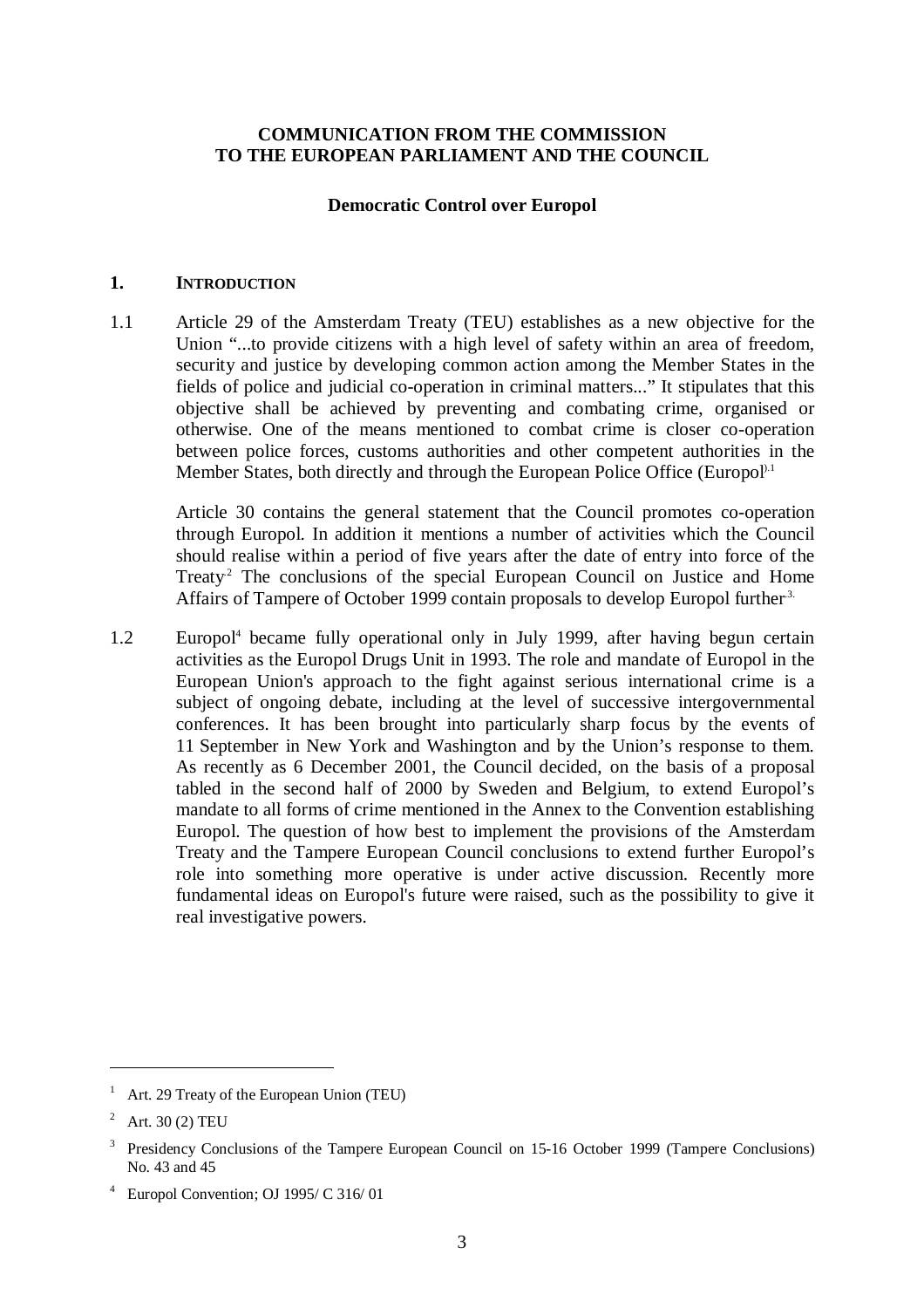1.3 Questions have also been raised, particularly in the Committee on Civil Liberties and Justice and Home Affairs of the European Parliament, about the appropriate means for democratic control of Europol.

Until recently, however, the subject of the democratic, or rather parliamentary, control over Europol has never been discussed in detail. This changed with the presentation by the Swedish Presidency of an overview of the existing legal provisions concerning democratic control over Europol on 14 May 2001.<sup>5</sup> This initiative was followed by the organisation by the Dutch Parliament of the first interparliamentary European Union conference on Europol on 7-8 June 2001, which focused on the question of parliamentary control.

The subject of democratic control over Europol requires a careful examination of what existing control mechanisms exist, whether they are adequate or whether they should be developed further. That there is need for an adequate level of control over Europol is beyond doubt. In the discussion on whether parliamentary control over Europol's activities should be extended, one should have in mind that Europol is a police organisation which is working in the highly sensitive area of the fight against organised crime. The challenge is therefore to find the right balance between an appropriate level of parliamentary control on the one hand and the need for confidentiality and discretion of a police organisation in order to enable it to fight this dangerous form of crime effectively on the other. The recent events in the United States have further highlighted the importance of finding the right balance.

- 1.4 The Scoreboard of the European Commission calls for the examination of the possible need to revise the Europol Convention to cover the question of democratic control.6 The Scoreboard mentions the end of 2001 as a deadline for this examination. The relevance of the matter has become even clearer with the adoption by the European Council of Laeken of 14 and 15 December of its "Declaration on the future of the European Union." The Declaration mentions the need for European institutions to be less unwieldy and rigid and more efficient and open. It also refers to the expectations of Europes' citizens for a greater EU role in justice and security and action against cross-border crime. These issues, which are clearly relevant to the subject of this Communication, are now on the agenda of the Convention, which has been tasked with preparing the next Inter-governmental Conference on the future of the Union.
- 1.5 Two subjects related to democratic control are not dealt with in this Communication: judicial control and the financing of Europol through the Community budget. The Commission takes the view that, in view of Europol's current tasks and competences -which are much more limited than those of the Member States' police services as is explained below- it would be more appropriate to examine these subjects at a later point in time in the context of the possible attribution of investigative powers to Europol.

<sup>5</sup> See Council document 8677/01 Europol 39

 $6$  COM (2001) 628 final of 30 October 2001; page 43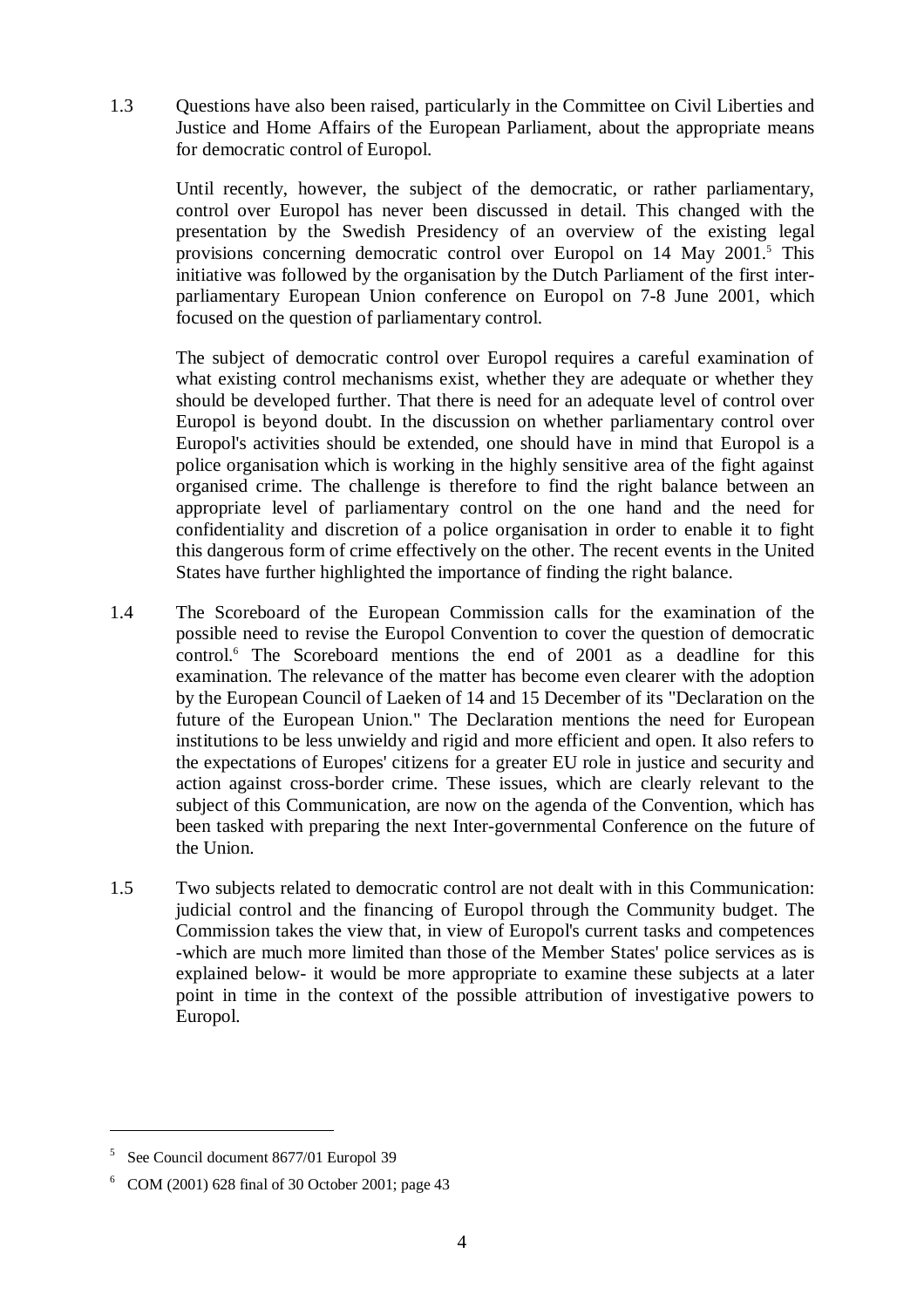#### **2. VIEWS OF THE EUROPEAN PARLIAMENT**

- 2.1. The European Parliament has raised the subject of democratic control several times. In April 1999 it adopted a Recommendation to the Council on the extension of the powers of Europol and the reinforcement of parliamentary control over it.<sup>7</sup> In October 2000 it adopted a Report on the Portuguese initiative to extend Europol's competence to money laundering in general.8 More recently, in October 2001 it adopted a report on the joint Belgian-Swedish initiative to extend Europol's competence to all forms of crimes listed in the annex to the Europol Convention.<sup>9</sup>
- 2.2. In its 1999 Recommendation, which was approved before the entry into force of the Treaty of Amsterdam, the Parliament stated that existing parliamentary control arrangements were too cumbersome and, as a result of the intergovernmental nature of decision-making procedures in the police co-operation area, ineffective. It does not regard the way in which information on Europol's activities is given to the European Parliament as representing an adequate form of parliamentary control. However, the Parliament also argued that Europol's new powers, based on its support role in the co-ordination of police deployment made possible by the Amsterdam Treaty, did not fundamentally alter the system or imperatives of parliamentary control.10

In particular the Parliament $11$ 

calls on the Council to incorporate into the Treaty provisions on full parliamentary and judicial scrutiny of Europol at the level of the European Union and not to give any operational powers to Europol without providing for adequate scrutiny by the European Parliament. The Parliament urges the Council to take account of the already established rights of the European parliament to be informed and consulted.

- proposes to incorporate Europol's budget in the Community budget.

suggests that, in the event of Europol's evolving into a police organisation with cross-border operational powers, the Council should look into setting-up a European public prosecutor's office or some other judicial body. In this case Europol should be given a basis in Community law and should be placed under the responsibility of a member of the Commission.

<sup>7</sup> European Parliament recommendation to the Council on Europol: reinforcing parliamentary controls and extending powers; A4-0064/1999 adopted on 13 April 1999 (Rapporteur: Hartmut Nassauer)

<sup>8</sup> Report on the initiative from the Portuguese Republic with a view to the adoption of a Council Act on the drawing up on the basis of Article 43 (1) of the Europol Convention of a protocol amending Article 2 and the Annex to the Convention; A5-0312/2000 adopted on 14 November 2000 (Rapporteur: Anna Karamanou)

Report on the initiative of the Kingdom of Belgium and the Kingdom of Sweden with a view to adopting a Council decision extending Europol's mandate to deal with the serious forms of international crime listed in the Annex to the Europol Convention.; A5-0370/2001 Final of 24 october 2001 adopted on 13 November 2001 (Rapporteur: Maurizio Turco)

<sup>&</sup>lt;sup>10</sup> See consideration Q and S of the 1999 Recommendation

<sup>&</sup>lt;sup>11</sup> Recommendations Nr. 1-3, 5, 6 and 16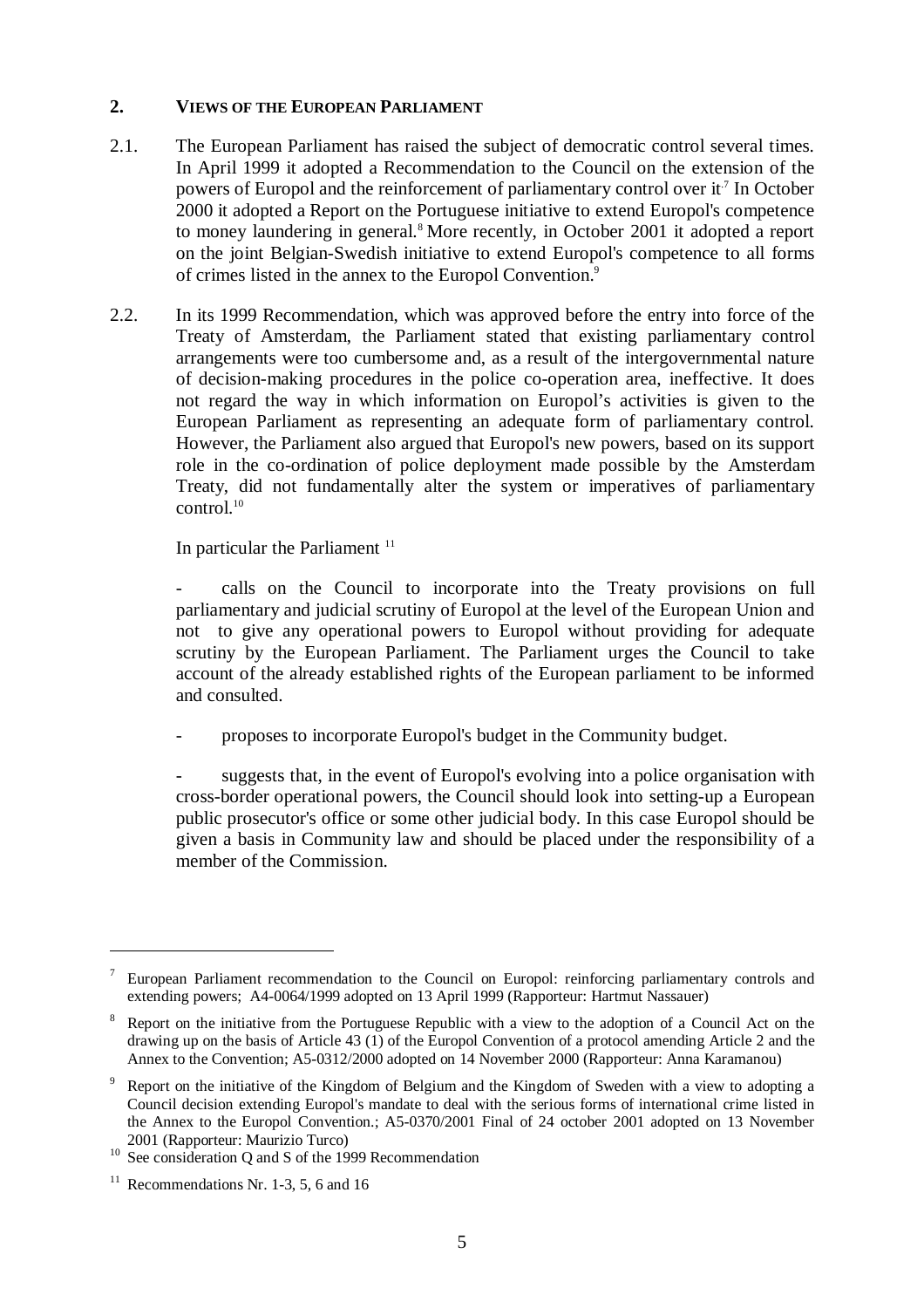calls on the Parliaments of the Member States to take consistent account of their right and duty to supervise the actions of their national Council member responsible for Europol and the Member States' representatives appointed to the Europol Management Board. This should happen in close co-operation with the European Parliament.

- 2.3. On the occasion of its Report on the Portuguese initiative adopted on 14 November 2000 the Parliament repeats its earlier criticism and proposes additional ideas on how to enhance the democratic accountability of Europol (e.g. the appearance of the Europol Director before the competent Parliamentary Committee; the right of the Parliament to request an exchange of views on the special annual report; making the European Court of Justice competent to rule on any dispute or conflict between Member States regarding the interpretation or application of the Europol Convention). $^{12}$
- 2.4 The suggestions made by the European Parliament on the occasion of the report on the joint Belgian-Swedish initiative to extend Europol's mandate to all serious forms of crime listed in the Annex to the Europol Convention adopted on 13 November 2001 also mainly aims at increasing the control of the European Parliament over Europol. Thus the Parliament requested for example that the Commission should present by the end of 2001 a proposal to revise the Europol Convention following best practices and methods of democratic control of police services in the Member States: "A proposal for the comprehensive reform of the instruments of police and judicial cooperation, including revision of the Europol Convention to bring it into line with higher standards and methodes of democratic control of the police forces of the Member States is to be submitted by the Commission by the end of 2001; that comprehensive reform should aim gradually to communitise those instruments, to strengthen judicial control by the Court of Justice and to fund those instruments through the Community budget."13

At the time the Parliament put forward this request the Council had already made an inventory of the amendments to the Europol Convention that were considered necessary to make Europol function more effectively. Member States judged it useful to postpone a fundamental discussion on the question of democratic control over Europol until the Commission's Communication on the subject. The Communication can be considered as an important first step in the process of gradually improving democratic control over Europol: much of it is devoted to clarifying some basic questions concerning the exact tasks and functions of Europol as compared with those of the police services of the Member States as well as the currently existing types of control over the organisation.

<sup>&</sup>lt;sup>12</sup> Report of the European parliament:  $A5-0312/2000$ , p. 6-8

<sup>&</sup>lt;sup>13</sup> Report of the European Parliament; A5-0370/2001 final, p. 6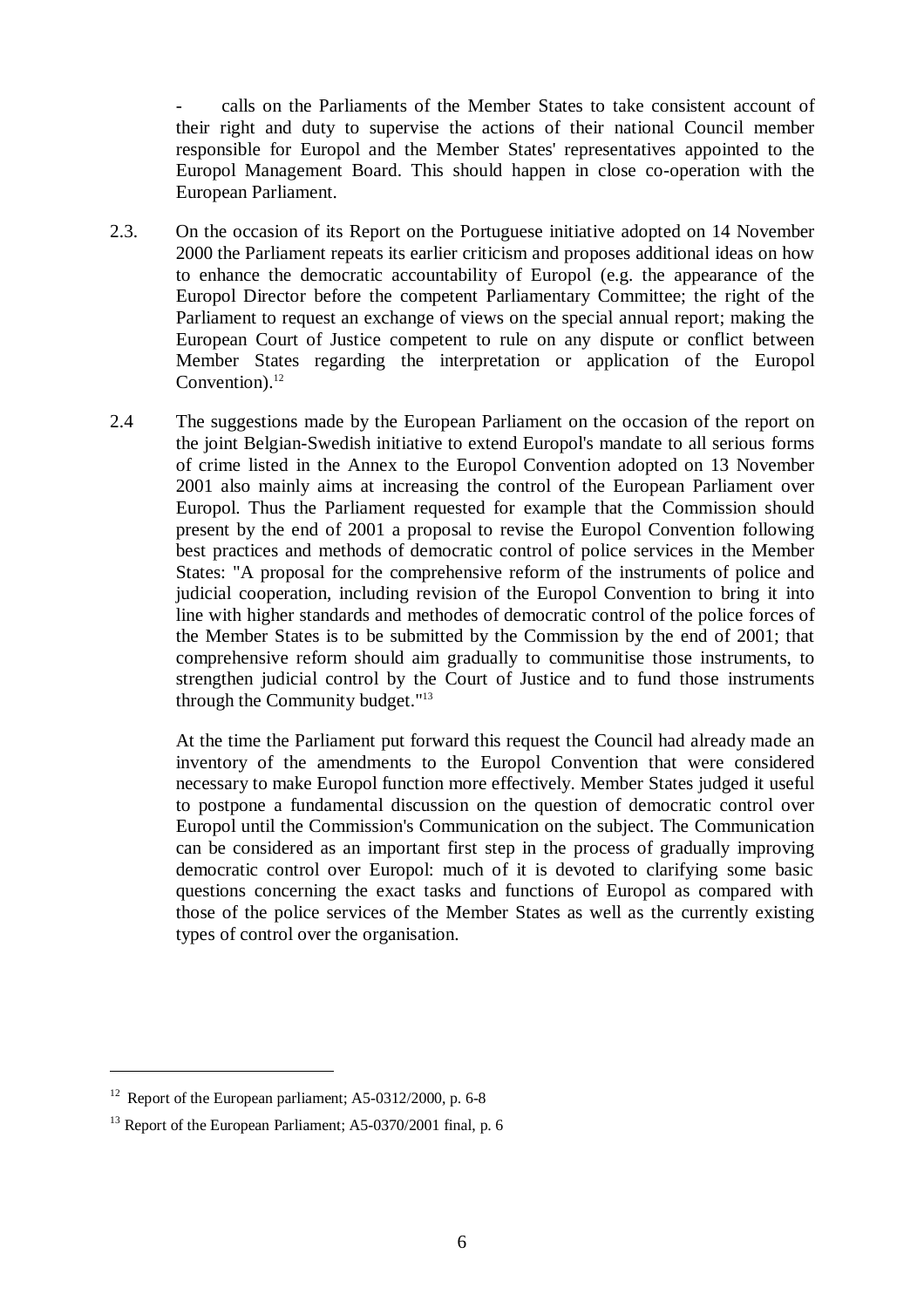## **3. THE CURRENT FUNCTIONING OF EUROPOL.**

An examination of the question of whether the existing provisions for democratic control over Europol are adequate has to begin with an examination of the tasks and powers of Europol itself.

## **3.1. Tasks and powers.**

Article 2 (1) of the Europol Convention defines Europol's objective as "...to improve the effectiveness and co-operation of the competent law enforcement authorities in the Member States in preventing and combating terrorism, unlawful drug trafficking and other serious forms of international crime where there are factual indications that an organised criminal structure is involved and two or more Member States are affected..."

Article 3 (1) stipulates that Europol shall have the following principal tasks to achieve its objective:

- to facilitate the exchange of information between the Member States;
- to obtain, collate and analyse information and intelligence;
- to notify the competent authorities of the Member States without delay of information concerning them and of any connections identified between criminal offences;
- to aid investigations in the Member States by forwarding all relevant information to the national units;
- to maintain a computerised system of collected data.

In performing these tasks Europol could until recently only deal with the following forms of crime: drug trafficking, trafficking in nuclear and radioactive substances, illegal immigrant smuggling, trade in human beings, motor vehicle crime, terrorism and money laundering. <sup>14</sup> From 1 January 2002 Europol is able to deal with all the forms of crime listed in the Annex to the Europol Convention.<sup>15</sup>

The Europol Convention thus limits Europol's tasks basically to information exchange, crime analysis and co-ordination. This means that Europol's mandate is limited to a much narrower range of tasks than those which the national police forces of the Member States traditionally perform, such as assuring public order and security, the power to effect arrests and the right to use weapons. The only powers that Europol has on the basis of the Convention is to ask for, to give and to process information, including on line, on the basis of very stringent legal provisions. A major difference for example with a national police service is that Europol currently has no executive and investigative powers and carries no weapons: it has no power to conduct wire tapping, house searches or arrests or other police activities which affect

<sup>&</sup>lt;sup>14</sup> Art. 2 Europol Convention; Council Decision of 29 April 1999 extending Europol's mandate to forgery of money and means of payment.

<sup>15</sup> Council Decision of 6 December 2001; OJ 2001/C 362/ 01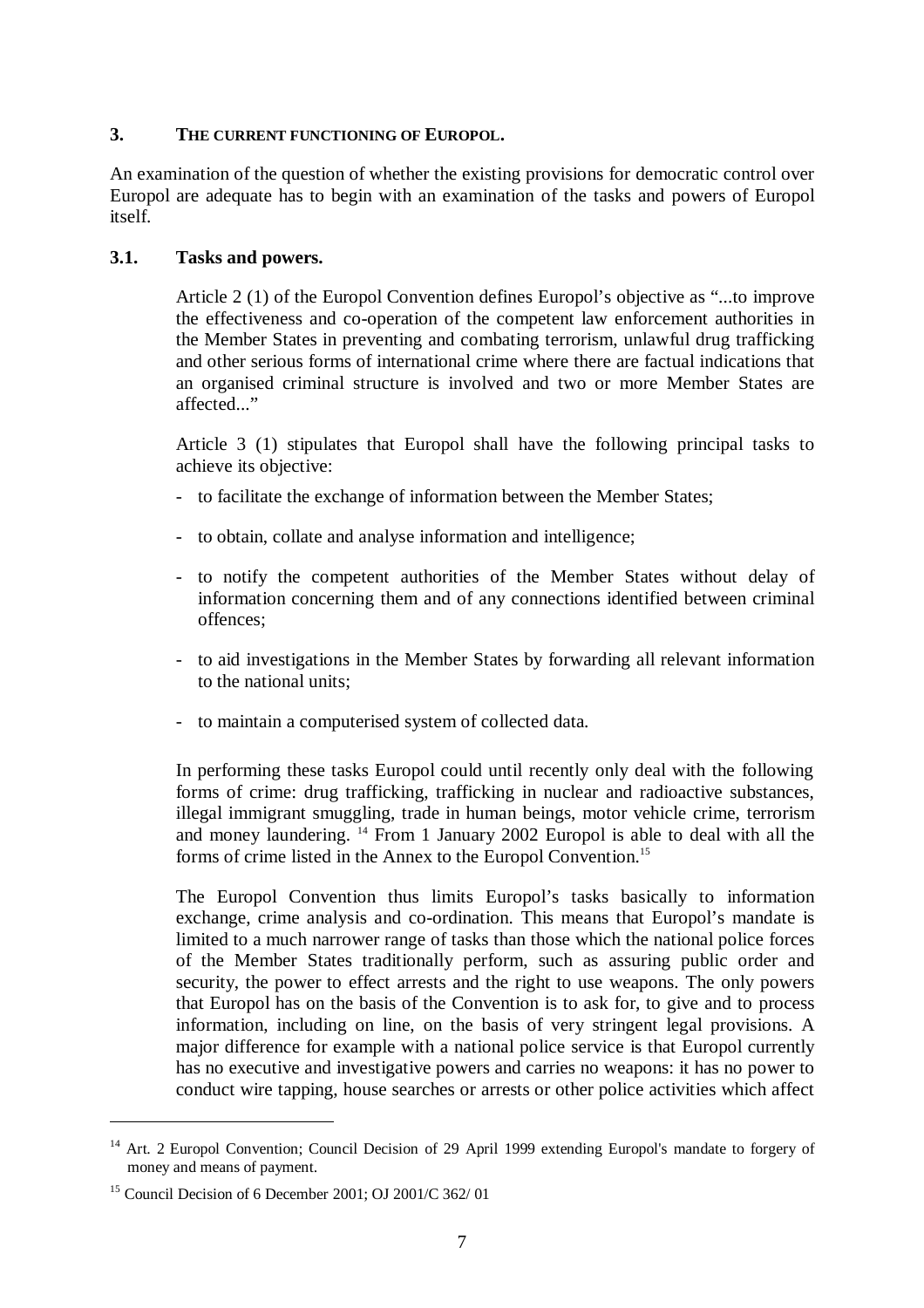the fundamental rights of citizens (apart from the right to privacy, see 3.2.1 below) and which therefore – in addition to requiring an adequate legal basis- have to be under judicial control, e.g. under the control of a public prosecutor or another democratically accountable authority.

#### **3.2. Existing controls.**

In order to assess whether the provisions for control over Europol are adequate in relation to its existing powers, it is necessary to examine the Europol Convention. This document describes in detail what Europol is allowed to do and how it should operate in performing its functions.

As explained above, Europol's work mainly involves the processing of information, including (under strictly laid down rules) personal data. It gathers, processes, stores and disseminates information that it receives from Member States law enforcement services and its own intelligence work. Recently it signed co-operation agreements with Interpol, Norway, Iceland, as well as with the candidate countries Poland, Hungary, Estonia and Slovenia. These agreements include the possibility to exchange personal data. The co-operation agreement signed with the United Staates last December does not allow the exchange of such data. It continues to negotiate cooperation agreements with all other candidate countries. These agreements will provide additional sources of information.

#### *3.2.1. Rules on data protection*

The main fundamental right of citizens, which is affected by Europol's current work therefore, is the right to privacy. <sup>16</sup> To address this issue, the Europol Convention contains a number of articles regarding the processing of personal data and data protection.17 Article 23 of the Convention stipulates that each Member State shall designate a national supervisory body (NSB). The NSBs have the task to monitor, in accordance with their respective national legislation, the permissibility of the input, retrieval and any communication to Europol of personal data. They must also examine if this violates the rights of the data subject. In addition, Article 24 stipulates that a Joint Supervisory Body (JSB) shall be established. The task of the JSB, an independent body, composed of representatives of each of the NSBs, is to assure that Europol respects the Convention's provisions on data protection. It also has to review, in accordance with the Convention, the activities of Europol in order to ensure that the rights of the individuals are not violated by the storage, processing and utilisation of the data held by Europol. The JSB shall furthermore monitor the permissibility of the transmission of data originating from Europol. Europol has an obligation to assist the JSB in carrying out its tasks successfully, in particular to allow its members free access to all its premises, to supply requested information, to give access to all data and to implement its decisions on appeals<sup>18</sup> Every individual has a right to request the JSB to ensure that the treatment of personal data by Europol is lawful and accurate.<sup>19</sup> In accordance with Article 24 (6) of the Europol Convention

<sup>&</sup>lt;sup>16</sup> See also in this respect the Charter of Fundamental rights of the European Union; Article 8: Protection of personal data.<br><sup>17</sup> Title IV, Art. 13 – 25 Europol Convention

 $18$  Art. 24 (2) and Art. 24 (7) Europol Convention

<sup>19</sup> Art. 24 (4) Europol Convention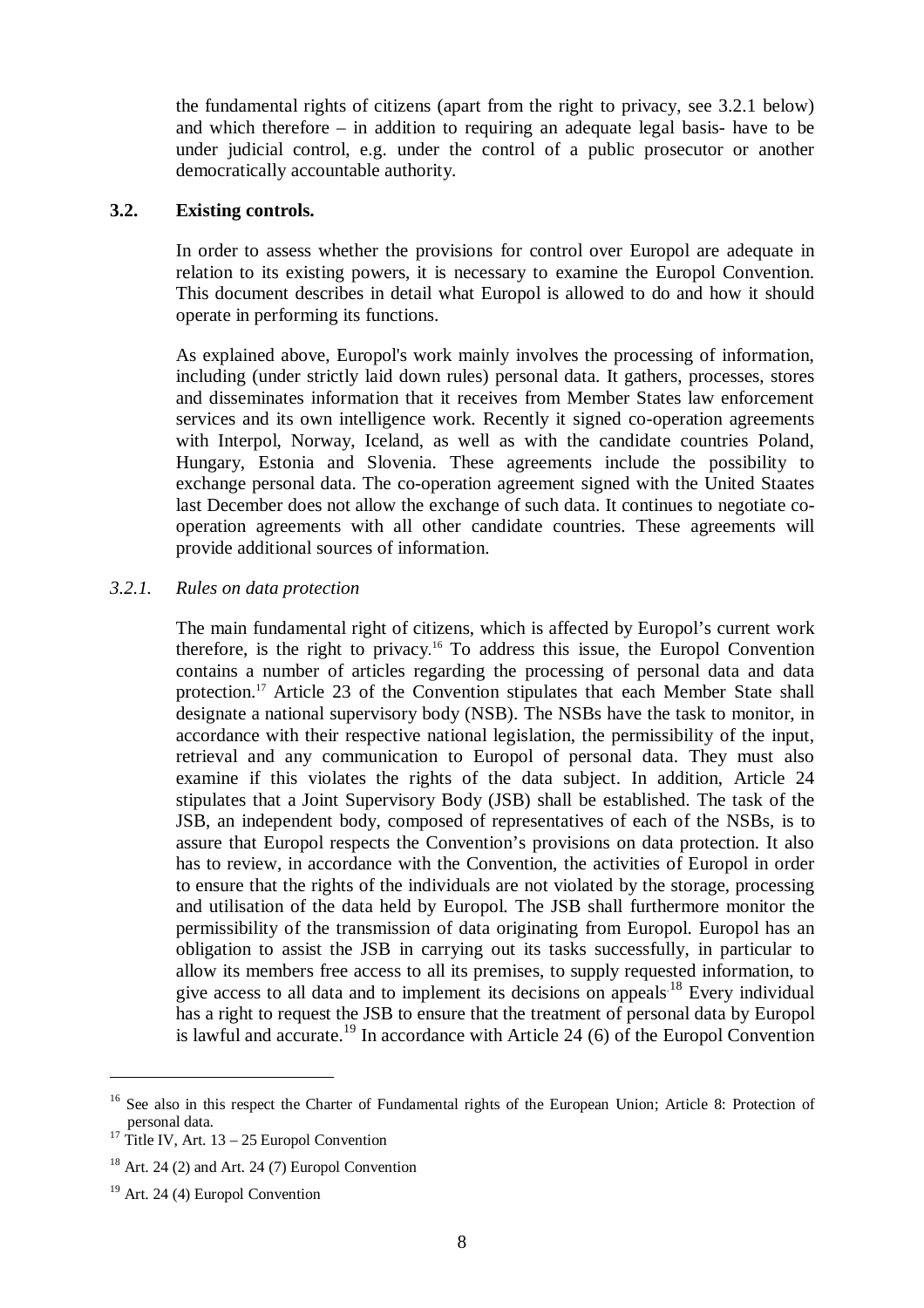the JSB shall draw up reports on its activities at a regular basis to be submitted to the Council.

In addition to the above provisions on data protection, the Convention itself and several complementary Council Acts lay down rules on the use of data and the communication of data to third states and third bodies. 20

## *3.2.2. The Management Board*

As regards the day-to-day work of Europol, the Management Board has the role of supervising and guiding the organisation. The Convention contains a long list of tasks, which the Management Board must perform. Some examples  $are: <sup>21</sup>$ 

- Adopt the annual report on Europol's activities during the previous year;
- Adopt a report on Europol's future activities taking into account Member States' operational requirements and budgetary and staffing implications for Europol;
- Prepare the implementing rules for data files;
- Approve orders opening data files;
- Take part in the appointment and dismissal of the Director and Deputy Directors;
- Take part in the drawing up of the budget;
- Adopt the five-year financing plan;
- Appoint the financial controller and oversee the performance of his duties;
- Take part in any amendment to the Convention;
- Act in disputes between a Member States and Europol or between Member States on compensation for unauthorized or incorrect processing of data.

The Management Board is composed of one representative of each Member State. The European Commission has observer status. The Board has to meet at least twice per year, but in practice meets about six times per year. The performance of the above tasks enables it to monitor Europol's functioning in considerable detail. Through their representatives on the Board, Member States' competent Ministers are able to remain continuously and well informed about Europol's functioning.

It may thus be said that in the particular area of data protection and in the supervision exercised by the Management Board, the controls exercised over Europol are similar to, if not wider than controls that exist in the Member States for national police

 $20$  e.g. Council Act of 3 November 1998 laying down rules concerning the receipt of information by Europol from third parties (OJ 1999/ C 26/ 03); Council Act of 12 March 1999 on the rules governing the transmission of personal data by Europol to third states and third bodies (OJ 1999/ C 88/ 01).

<sup>21</sup> Art. 28 Europol Convention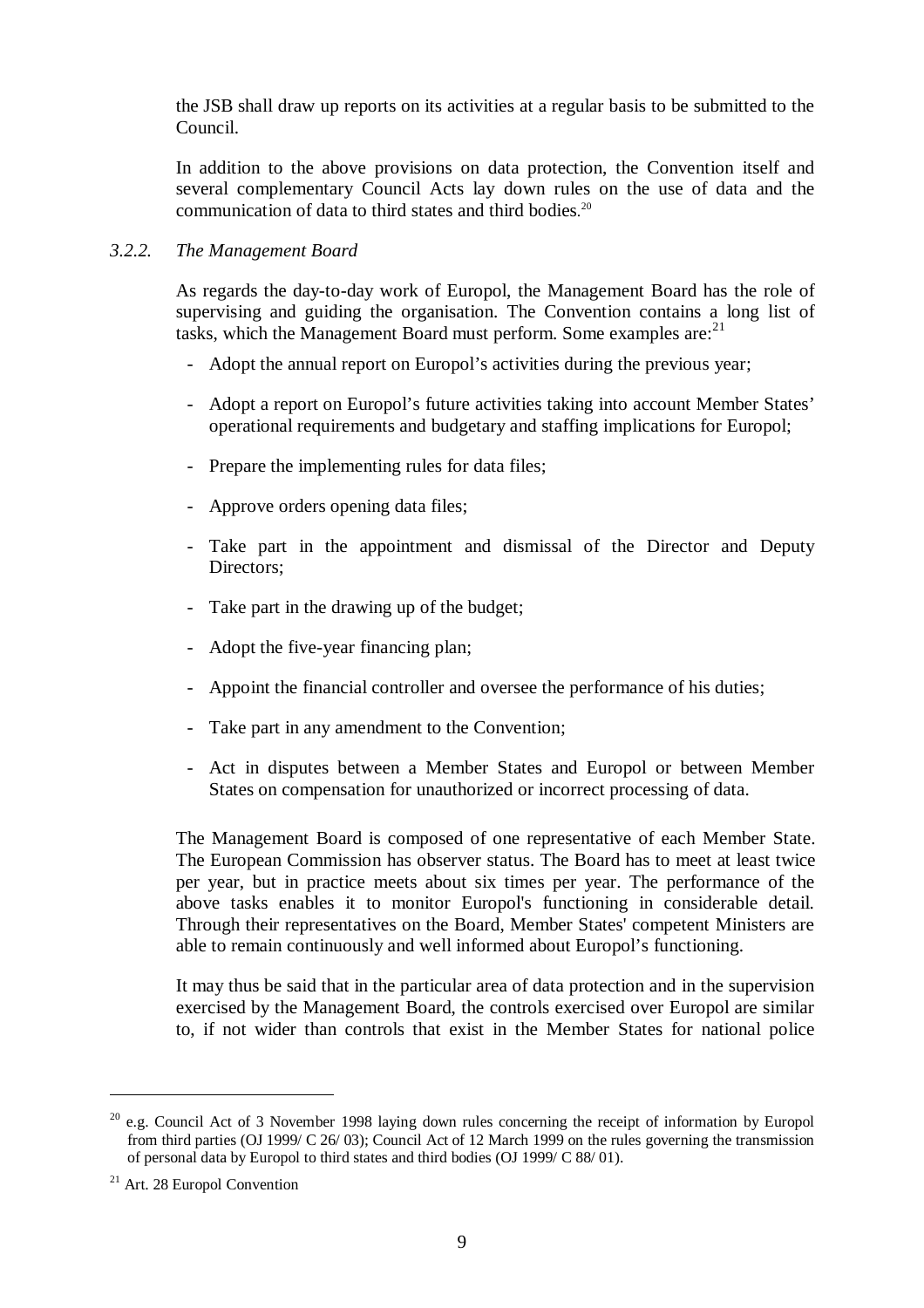services, despite the fact that the latter's powers are much wider than the current ones of Europol.

## *3.2.3. Parliamentary control*

a) Responsibility for the guiding and supervising of Europol rests, therefore, with the Management Board, which is composed of representatives of the Member States. The Management Board reports to the Council. The Council members responsible for Europol, i.e. the Ministers competent for criminal police matters in each Member State, are subject to national parliamentary controls in accordance with the provisions of their respective constitutions. Each of them is responsible for providing adequate information on the functioning of Europol to his or her national Parliament where he or she can be held accountable on the Ministry's policy regarding Europol.

The Europol Convention itself also contains specific provisions on the European Parliament. Article 34 stipulates that the Presidency shall forward each year a special report on the work of Europol to the Parliament. Since Europol's becoming fully operational in July 1999, such reports have been submitted twice: for the years 1999 and 2000. These reports were (only very slightly) edited versions of the general annual Europol reports submitted to the Council. The question arises, therefore, of whether there is any compelling reason why the Parliament should not receive exactly the same report as the one sent to the Council. It could be an improvement to submit a single report to the European Parliament and the Council.<sup>22</sup>

The Europol Convention also states that the European Parliament has to be consulted before any amendment to the Convention.

The limited possibilities of control for the European Parliament laid down in Article 34 of the Europol Convention, which came into force in 1998, have now been indirectly extended by the Amsterdam treaty, where the relevant provision is Article 39 TEU. This lays down an obligation for the Council to consult the Parliament before the adoption of legally binding measures, such as framework decisions, decisions and conventions. This provision thus also applies to the adoption of any such instruments involving Europol. Several articles of the Europol Convention stipulate that the Council must take decisions in accordance with the procedures in Title VI of the TEU. This means that the obligation in Article 39 TEU to consult the Parliament applies. Thus it is assured that the European Parliament is consulted on important decisions concerning the development of Europol, e.g. any extension of its mandate, the appointment and dismissal of the Europol Director or the determination of rules governing the transmission of personal data.<sup>23</sup>

Article 39 furthermore stipulates that the Council Presidency and the Commission shall regularly inform the Parliament of discussions in the area covered by Title VI. It also states that the European Parliament may ask questions to the Council or make recommendations to it and that shall hold a debate on the progress made in the Title VI area.

 $22$  The European Parliament has not delivered any opinion on the Europol reports.

<sup>&</sup>lt;sup>23</sup> The Swedish Presidency together with the Council Secretariat recently presented an overview on the legal provisions in place concerning democratic control over Europol. See Council Document 8677/01Europol 39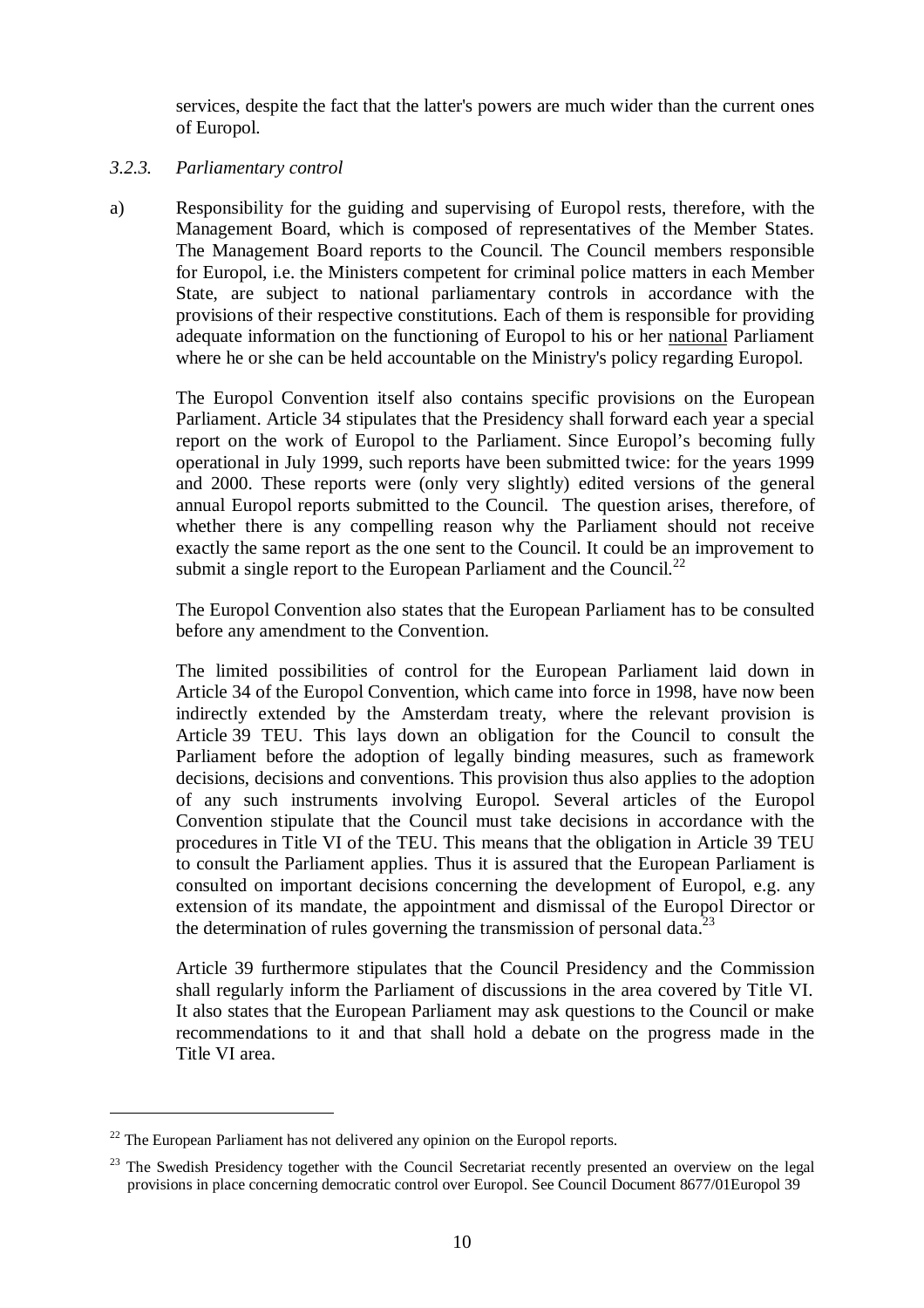These provisions of the Amsterdam Treaty have enhanced the role of the European Parliament, which nevertheless still falls well short of its role under the Community Treaty. This situation is not specific to Europol, however. It applies to the whole area of third pillar co-operation.

- b) As regards other relevant Treaty provisions, Article 41 TEU provides that certain articles of the EC Treaty shall apply to the areas referred to in Title VI of the TEU. One of those is article 195 EC, which states that the Ombudsman, who is appointed by the European Parliament, is also competent for the activities of EU institutions and bodies in the third pillar area. Consequently he is empowered to receive complaints concerning possible instances of mal-administration in the activities of Europol.
- c) Parliamentary control over Europol, be it at national or European level, thus takes a somewhat indirect form. This is however also true of the control of police in most Member States. It is the responsible Minister, and in the final analysis the Government, which, being politically responsible for the functioning of the police, is accountable to the Parliament. Parliaments do normally not have a direct influence in the running of the police.<sup>24</sup>

However, in addition to being indirect, the control is also "fragmented", being shared between 15 national Parliaments and the European Parliament.

A first public step towards examining the adequacy of these control arrangements was taken with the  $1<sup>st</sup>$  Inter-parliamentary Conference on Europol in The Hague on 7-8 June 2001, organised by the Dutch Parliament. It brought together members of national Parliaments and of the European Parliament who are responsible for police and justice affairs. The conference aimed both to enrich the level of Parliament's knowledge on Europol matters and to exchange views on democratic control in the field of police affairs. The Conference concluded that the national parliaments are not able to organise, individually, a sufficient parliamentary supervision of the decisions of the Council in police affairs and of Europol. A network should therefore be set up consisting of national parliamentarians and members of the European Parliament responsible for justice and home affairs. $25$ 

## **4. THE FUTURE**

As regards possible future tasks and powers of Europol, a discussion has started last year in the Union which is becoming increasingly clear and focused. Its relevance has been further highlighted by the events of 11 September.

The discussion has moved on to more fundamental ways to make Europol more effective in the fight against serious international crime. One of these has been the possible extension of Europol's mandate, so that it would be able to deal with many more types of crime than the seven mentioned in paragraph 3.1 above. This has led to an initiative of Sweden and Belgium

<sup>&</sup>lt;sup>24</sup> One known exception is the situation in Belgium, where since the early 1990's the 'Comité P' is in existence, which oversees all police activities. It has five members, its chairman being a judge, and an investigation unit of thirty persons attached to it. The 'Comité P' reports directly to a special Committee of the Parliament.

<sup>&</sup>lt;sup>25</sup> Preliminary draft resolution of the inter-parliamentary conference in The Hague on  $7-8$  June 2001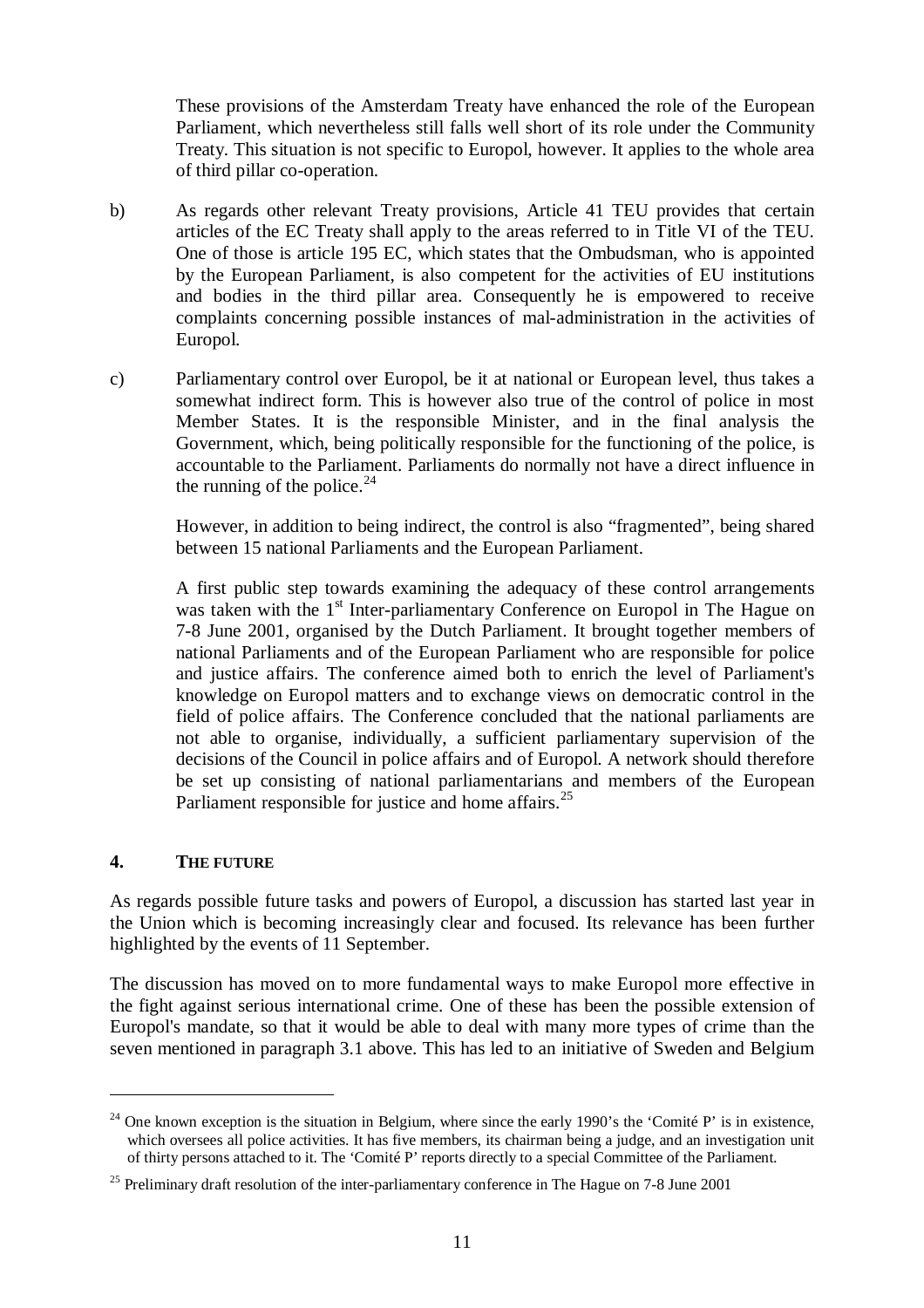to extend Europol's competence to all forms of crimes listed in the Annex to the Europol Convention. On 6 December 2001 the Council of Justice and Home Affairs adopted a decision to this effect. <sup>26</sup>

At the core of the debate are the provisions of Article 30 (2) TEU that makes clear that Europol should play a more operational role in the future. Within five years after its entry into force the Council should enable Europol to participate in joint teams and to enable it to ask Member States to start and co-ordinate investigations. The Tampere European Council of October 1999 stressed the urgency of realising these measures.

On the basis of an initiative from the Belgian Presidency in 2001, the Council is currently examining an amendment to the Europol Convention to implement these provisions. In addition one of the ideas being discussed is to simplify the existing cumbersome procedure through which amendments to the Europol Convention have to be realised. The current procedure stipulates that each amendment has to be ratified by all Member States<sup>27</sup>.

Such developments would contribute to change gradually the character of Europol from a purely support police office for Member States dealing mainly with information and intelligence to a more executive body. Finally, there are ideas on the future tasks and powers of Europol, which go further still, for example the possibility of Europol developing into an operative European Police Force with investigative powers.<sup>28</sup> These could include the possibility for Europol to interrogate suspects, to start investigations etc.

Once it becomes clear, at some point in the future, that such operational powers will be conferred on Europol, it will be necessary to examine very carefully what this implies for the then existing controls over the organisation and to take measures that go further.

<sup>&</sup>lt;sup>26</sup> Council Decision of 6 December: OJ 2001/C 362/01

<sup>&</sup>lt;sup>27</sup> Council Document 5455/02 Europol 5; It is interesting to compare this procedure with the solution found for Eurojust, which is to be established through a Council Decision.

<sup>&</sup>lt;sup>28</sup> See in this context the recent report of the Max-Planck-Institute für ausländisches und internationales Strafrecht "Justizielle Einbindung und Kontrolle von Europol - Kurzvorstellung der Ergebnisse", p. 26 l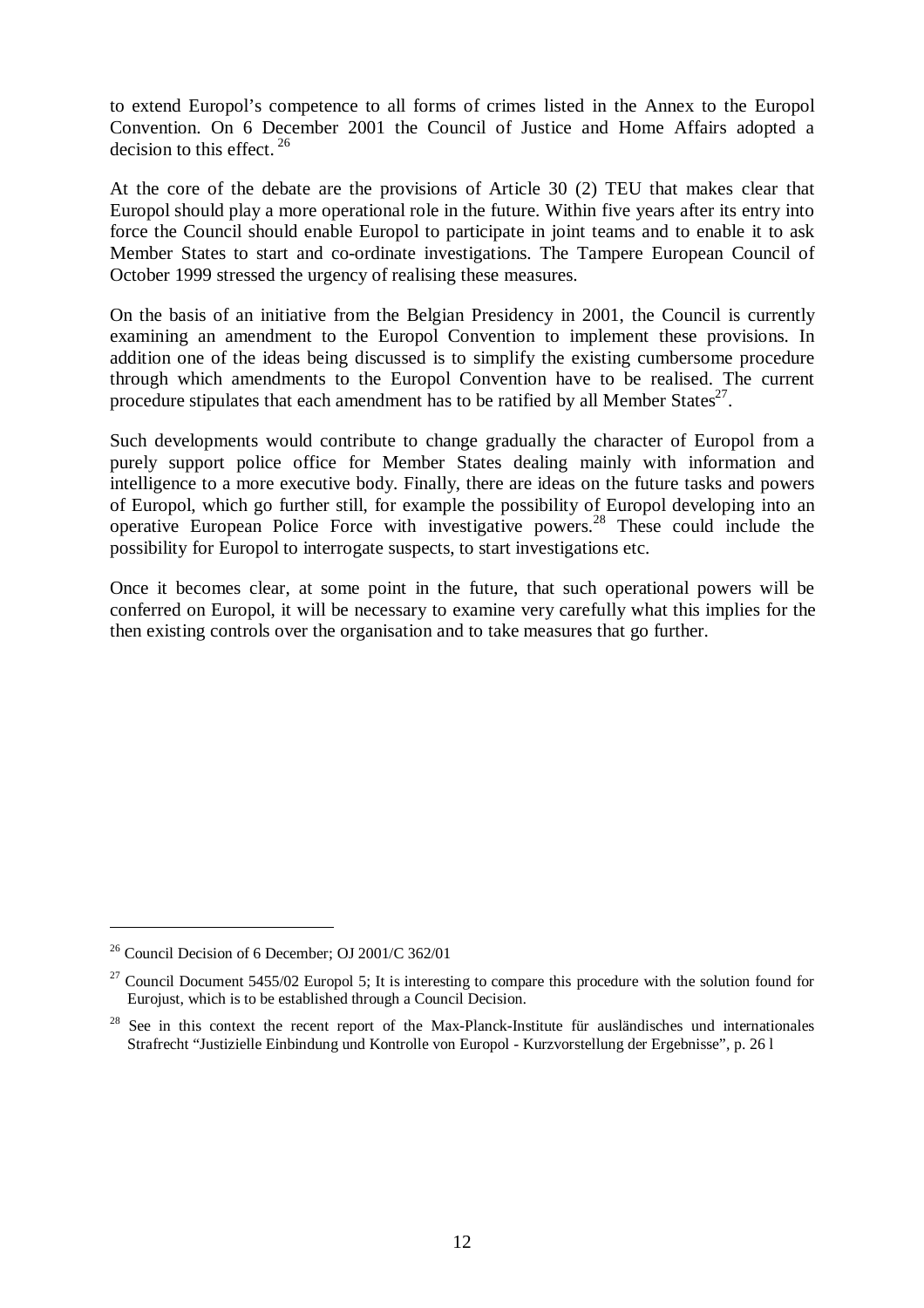#### **5. CONCLUSION AND RECOMMENDATIONS**

The core question throughout this paper has been whether or not there is a need for more control by parliaments, at EU as well as national level, on the work and functioning of Europol, particularly in the light of its evolvling role.

The above analysis of the existing controls over Europol indicates that the current system cannot be regarded as legally insufficient, given the limited nature of the powers attributed to Europol by comparison with those of national police forces. The existing controls (through the Parliaments, the National Supervisory Bodies, the Joint Supervisory Body and the Management Board) are, however, exercised in an indirect, fragmented and not easily understood manner. This gives rise to a general feeling - as widely expressed at the 7-8 June Conference in The Hague - that something clearer and more transparent is needed.

What is felt to be missing at the moment is first of all an institutionalised and regular information exchange between those responsible in national parliaments and the European Parliament. If all the provisions and procedures regarding parliamentary control existing at national or EU level were made known to all the other parliaments, the situation would already be improved considerably. In addition, there are no regular formal exchanges foreseen between the Parliament and Europol and there is also room for improving the information basis of the European Parliament.

In the Commission's view, such improvements would be achieved through a limited number of amendments to the Europol Convention itself, together with the establishment of a mechanism enabling national Parliaments and the European Parliament to examine and coordinate their respective roles.

However, if in the future Europol would be entrusted with investigative powers, fartherreaching measures would become necessary. In the meantime the Commission offers the following recommendations for consideration:

**(1)** Establish a formal mechanism for information exchange and co-ordination between national Parliaments and the European Parliament. The current fragmented, and thereby less effective, control, would be gradually transformed into a structured and unified control at European Union level, based upon an enhanced co-operation between the Member States' parliaments and the European Parliament.

To this end a joint committee, consisting of members of both the Member States' and European Parliaments committees responsible for police matters could be established. This joint committee could meet twice a year to exchange information and experience and to discuss matters relating to Europol<sup>29</sup>. It would maintain close contact with Europol through a special body of about five Members nominated by the joint committee and reporting to it.

<sup>&</sup>lt;sup>29</sup> An example might be the conference of the Community and European Affairs Committees of the Parliaments of the European Union (COSAC). COSAC was established in 1989 to reinforce the role of national parliaments in the Community. The aim of this conference is to intensify the exchange of information between the various committees in national parliaments specialising in European affairs and to meet twice a year to discuss issues of common concern.